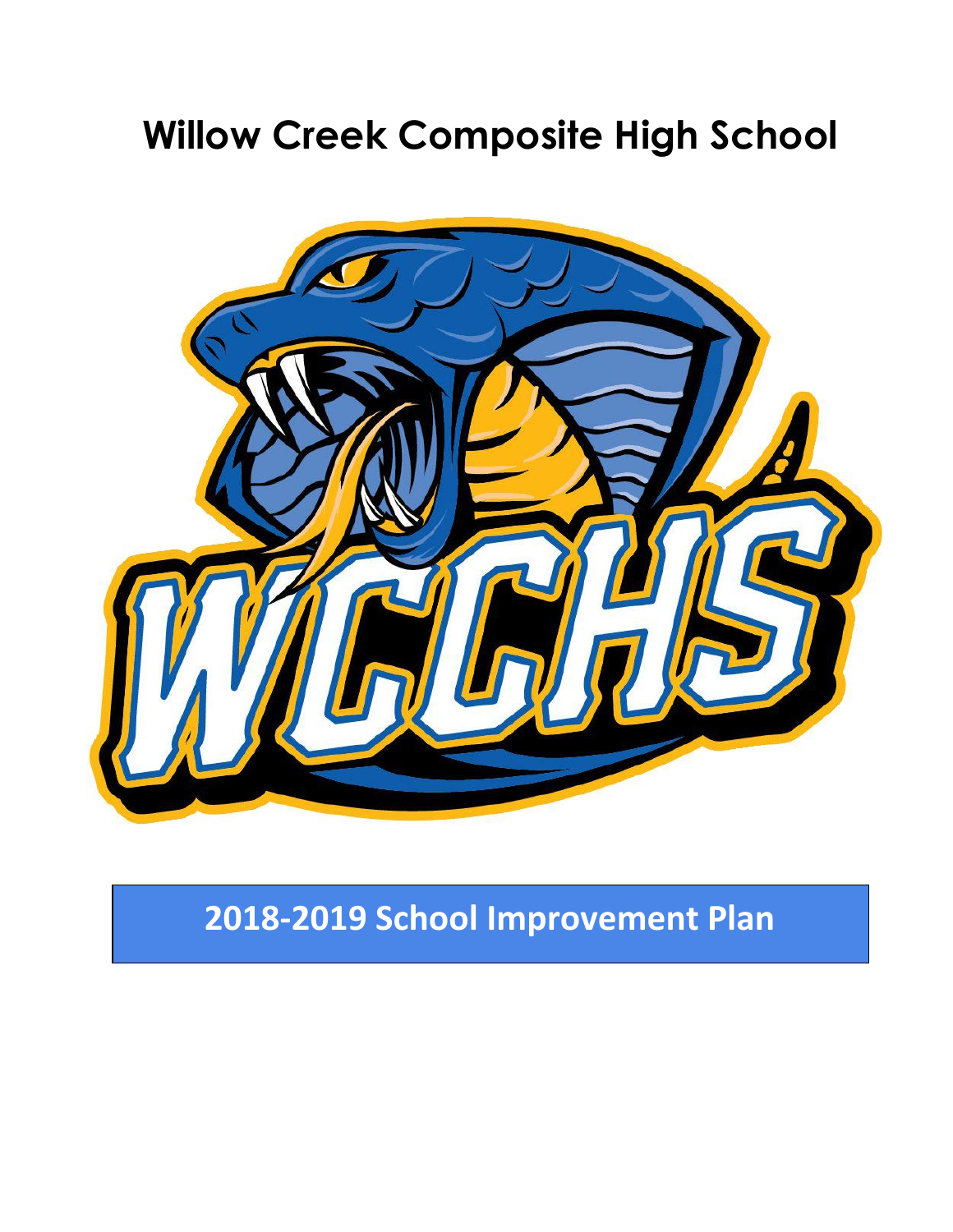# **Vision Statement**

The staff, students and parents of WCCHS will work together to set high standards of achievement for all students and will work collaboratively with various stakeholders to ensure student success.

# **Mission Statement**

**.** WCCHS is a school that will continue to offer a wide range of academic, technical and extra-curricular programs to meet the needs of all its students. It is a place where excellence will be pursued and success achieved and celebrated. It is a school where every student will find a place.

# **Alberta Education - Provincial Outcomes**

- *Outcome 1: Students are successful.*
- *Outcome 2: Alberta's education system supports First Nations, Metis, and Inuit students' success.*
- *Outcome 3: Alberta's education system respects diversity and promotes inclusion.*
- *Outcome 4: Alberta has excellent teachers, and school and school authority leaders*
- *Outcome 5: Alberta's education system is well governed and managed*.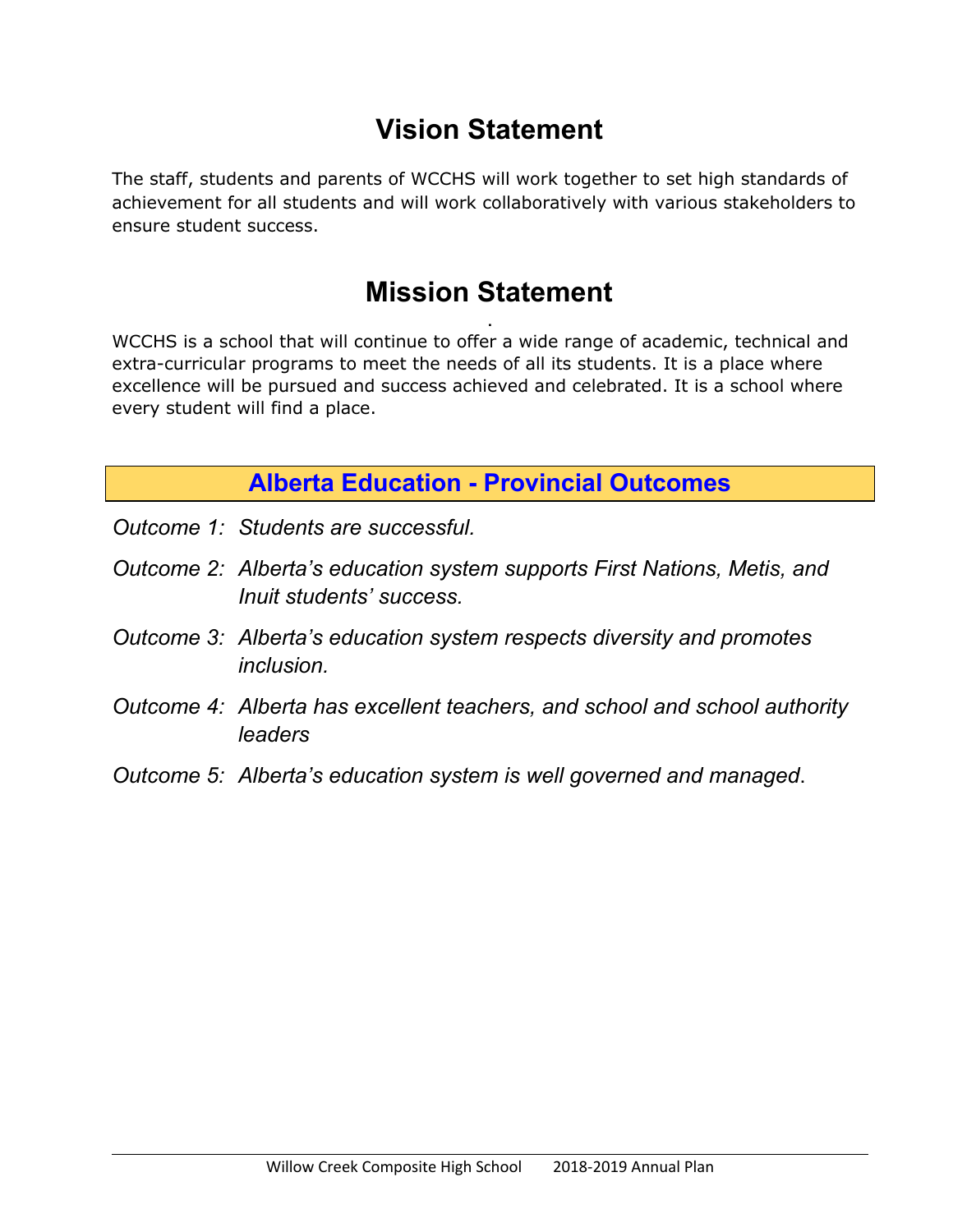## **Livingstone Range Division Priority 1: Literacy and Numeracy**

*Students will create, acquire, connect and communicate meaning through literacy and numeracy in a wide variety of contexts.*

#### **School Goal #1:**

Increase the number of students previously achieving in the 70-79% to attain 80%+ in English, Social, Math and Science courses.

#### **School Performance Measures**

- Year on Year Student performance on Diagnostic Assessments: Jr High RAD assessment, Jr High MIPI Data, Gates McGinty Reading Assessment
- Attendance Rates
- Mentorship Block Student and Parent Survey -link use of time in mentorship to academic performance
- APORI Safe and Caring, Education Quality, Work Preparation, Citizenship, School Improvement, Parental Involvement
- Diploma Exam Results
- PAT Results

#### **School Strategies**

- Create committees to
	- o research and bring forward a review of pertinent literature around increasing student achievement at the 70-79% range
	- $\circ$  Collaborate with other LRSD teachers to brainstorm ideas and develop practices for pursuing increased student performance on DIPs and PATs using ISC days (specific emphasis on Gr 9 Math, Bio 30 and Social 30-2)
	- o research and analyze the relationship between attendance and academic excellence (Research globally and locally).
- Communicate the results of our research to parents and students
- Develop a 2019-2020 action plan for implementing pedagogical practices uncovered by the research. (Visible Learning Plus?)
- *Mathematical Mindsets* book study with all Math teachers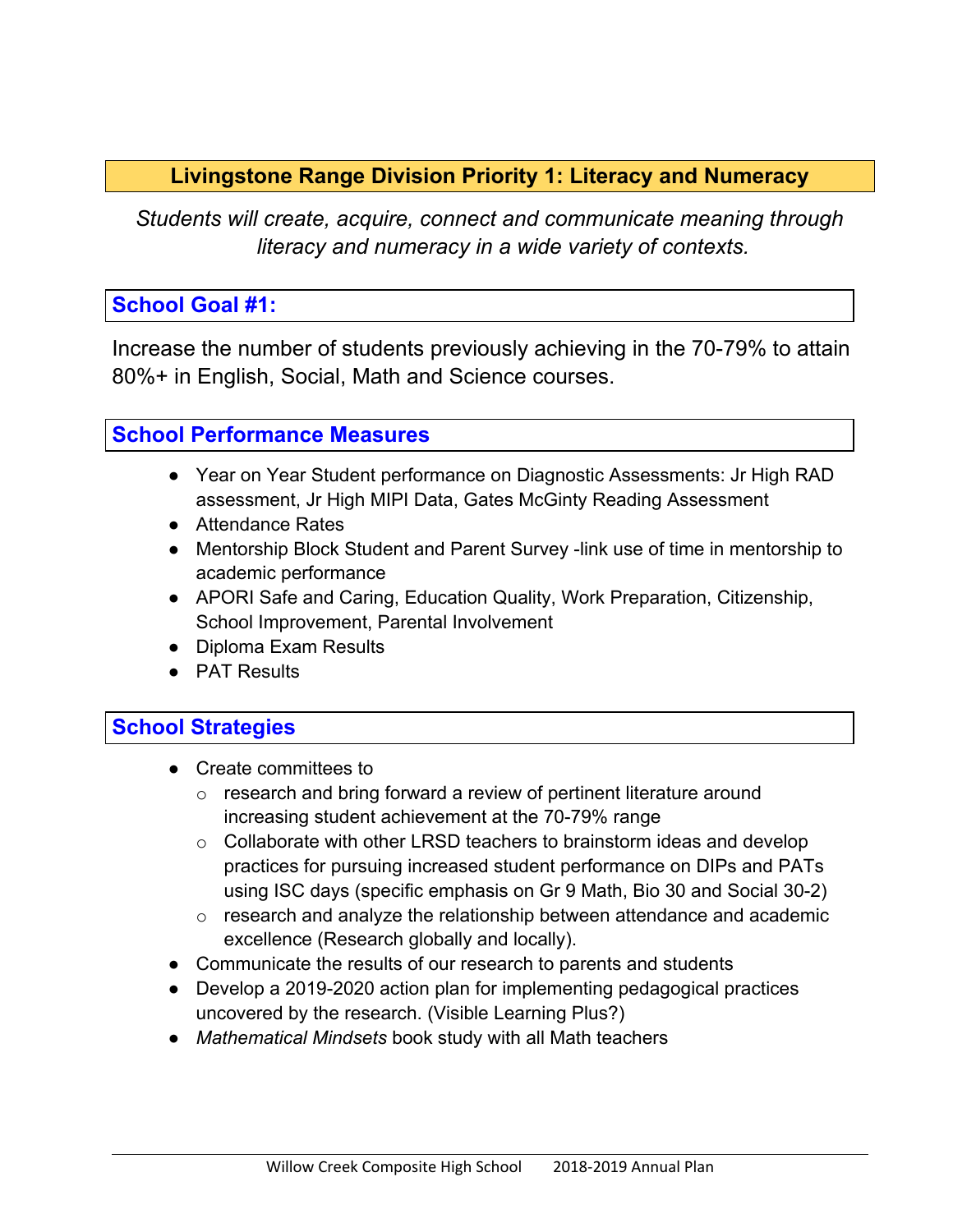## **Livingstone Range Division Priority 2: Success for All Learners**

*Students are engaged in meaningful learning that is appropriate, enhances his or her abilities, and take place in positive learning environments.*

#### **School Goal #2**

Students at WCCHS will have increased levels of confidence and appropriate healthy coping skills for building resiliency.

#### **School Performance Measures**

- Our School Survey report trends
- Report Works Behaviour report for 2018-19
- Calm Room Data
- Teacher, Parent, Student Mentorship block survey
- APORI Safe and Caring, Education Quality, Work Preparation, Citizenship, School Improvement, Parental Involvement

#### **School Strategies**

- Develop staff practice and implementation of Stuart Ablon's Collaborative Problems Solving approach to school discipline with a collaborative book study of *School Discipline Fix*.
- Design, develop and deliver a Mentorship block for high school students, including the principles of Teacher Advisory.
- STOP/START/CONTINUE round table discussions with students; survey with parents
- more public advertisement of our Career Practitioner and her Role in the Student's success -i.e. attendance at Gr 9 Information and HS registration evenings, presentation to School Council